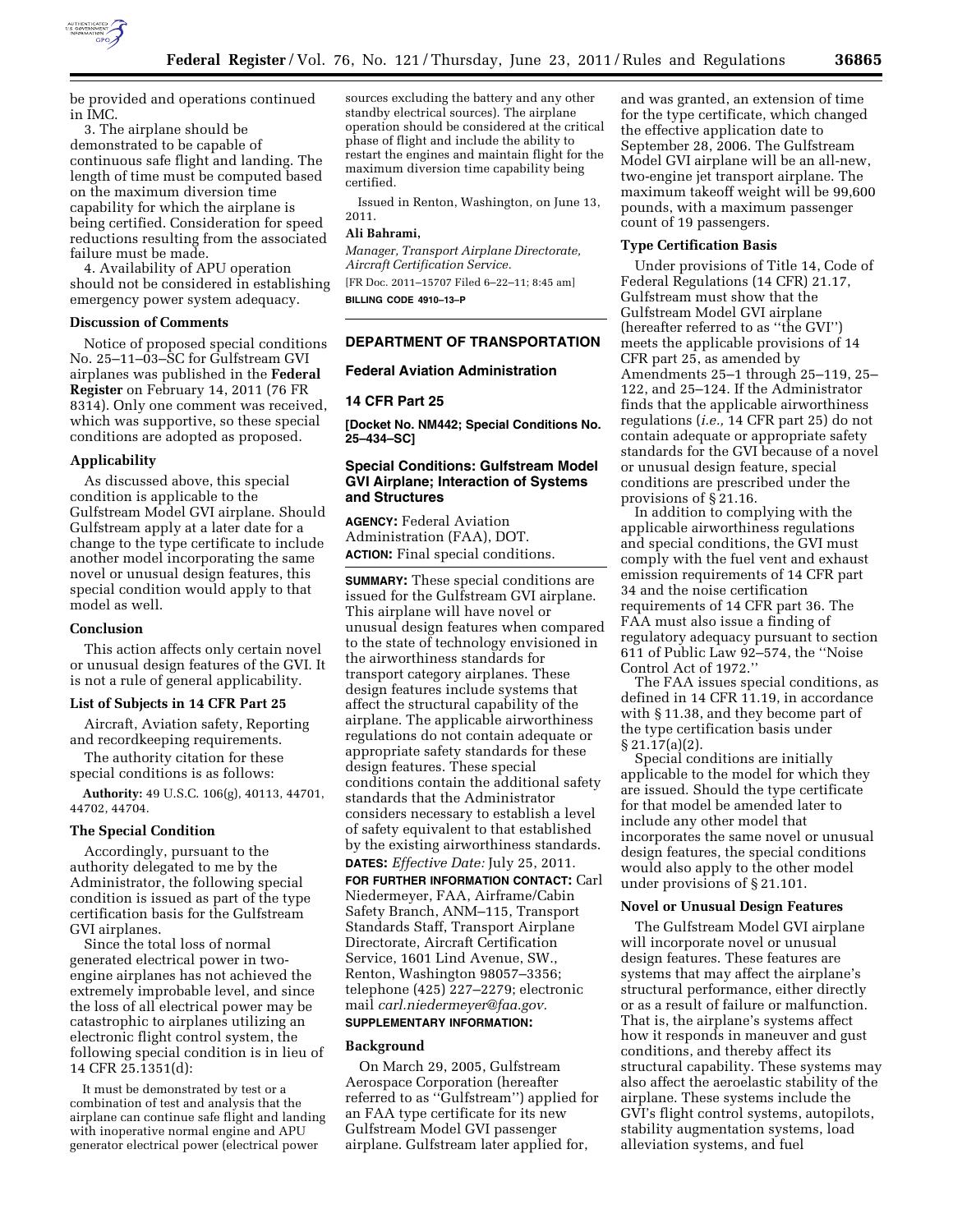management systems. Such systems represent a novel and unusual feature when compared to the technology envisioned in the current airworthiness standards.

## **Discussion**

Special conditions are needed to require consideration of the effects of systems on the structural capability and aeroelastic stability of the airplane, both in the normal and in the failed state, because these effects are not covered by current regulations.

These special conditions are identical or nearly identical to those previously required for type certification of other transport airplane models. These special conditions were derived initially from standardized requirements developed by the Aviation Rulemaking Advisory Committee (ARAC), comprised of representatives of the FAA, Europe's Joint Aviation Authorities (now replaced by the European Aviation Safety Agency), and industry.

These special conditions require that the airplane meets the structural requirements of Subparts C and D of 14 CFR part 25 when the airplane systems are fully operative. These special conditions also require that the airplane meet these requirements considering failure conditions. In some cases, reduced margins are allowed for failure conditions based on system reliability.

These special conditions establish a level of safety that neither raises nor lowers the standard set forth in the applicable regulations.

In these special conditions and in the current standards and regulations, the term ''any'' is used. Use of this term has traditionally been understood to require that all items covered by the term are addressed, rather than addressing only a portion of the items. The use of the term ''any'' in these special conditions continues this traditional understanding.

#### **Discussion of Comments**

Notice of proposed special conditions No. 25–11–02–SC for Gulfstream GVI airplanes was published in the **Federal Register** on February 14, 2011 (76 FR 8316). Only one comment was received.

## **Clarification of GVI Fuel Management System**

The commenter, Gulfstream, agreed with the content of the special conditions, but provided a clarification regarding the GVI airplane's fuel management system. The *Novel or Unusual Design Features* section of the proposed special conditions referenced the fuel management system as an example of a system or function that

could affect the airplane's structural performance. Gulfstream stated that the GVI airplane has a simple and conventional two-tank fuel system design so no unusual consideration is required for the fuel management system. Gulfstream did not propose any changes to the special conditions.

We agree with Gulfstream's statement regarding the fuel management system. No change is required and these special conditions are adopted as proposed.

## **Applicability**

As discussed above, these special conditions are applicable to the Gulfstream Model GVI airplane. Should Gulfstream apply at a later date for a change to the type certificate to include another model incorporating the same novel or unusual design features, these special conditions would apply to that model as well.

## **Conclusion**

This action affects only certain novel or unusual design features of the GVI. It is not a rule of general applicability.

#### **List of Subjects in 14 CFR Part 25**

Aircraft, Aviation safety, Reporting and recordkeeping requirements.

The authority citation for these special conditions is as follows:

**Authority:** 49 U.S.C. 106(g), 40113, 44701, 44702, 44704.

## **The Special Conditions**

Accordingly, pursuant to the authority delegated to me by the Administrator, the following special conditions are issued as part of the type certification basis for Gulfstream GVI airplanes.

### **A. General**

The GVI is equipped with systems that affect structural performance, either directly or as a result of a failure or malfunction. The influence of these systems and their failure conditions on structural performance must be taken into account when showing compliance with the requirements of Title 14, Code of Federal Regulations (14 CFR), part 25, Subparts C and D.

1. The following criteria must be used for showing compliance with these special conditions for airplanes equipped with flight control systems, autopilots, stability augmentation systems, load alleviation systems, fuel management systems, and other systems that either directly or as a result of failure or malfunction affect structural performance.

2. The criteria defined herein only address the direct structural consequences of the system responses and performance. They cannot be considered in isolation but should be included in the overall safety evaluation of the airplane. These criteria may in some instances duplicate standards already established for this evaluation. These criteria are only applicable to structure whose failure could prevent continued safe flight and landing. Specific criteria that define acceptable limits on handling characteristics or stability requirements when operating in the system degraded or inoperative mode are not provided in these special conditions.

3. Depending upon the specific characteristics of the airplane, additional studies may be required that go beyond the criteria provided in this special condition in order to demonstrate the capability of the airplane to meet other realistic conditions such as alternative gust or maneuver descriptions for an airplane equipped with a load alleviation system.

4. The following definitions are applicable to these special conditions.

(a) Structural performance: Capability of the airplane to meet the structural requirements of 14 CFR part 25.

(b) Flight limitations: Limitations that can be applied to the airplane flight conditions following an in-flight occurrence and that are included in the flight manual (*e.g.,* speed limitations, avoidance of severe weather conditions, *etc.*).

(c) Operational limitations: Limitations, including flight limitations that can be applied to the airplane operating conditions before dispatch (*e.g.,* fuel, payload, and master minimum equipment list limitations).

(d) Probabilistic terms: The probabilistic terms (probable, improbable, extremely improbable) used in these special conditions are the same as those used in § 25.1309.

(e) Failure condition: The term failure condition is the same as that used in § 25.1309; however, these special conditions apply only to system failure conditions that affect the structural performance of the airplane (*e.g.,* system failure conditions that induce loads, change the response of the airplane to inputs such as gusts or pilot actions, or lower flutter margins).

## **B. Effects of Systems on Structures**

1. *General.* The following criteria will be used in determining the influence of a system and its failure conditions on the airplane structure.

2. *System fully operative.* With the system fully operative, the following apply:

(a) Limit loads must be derived in all normal operating configurations of the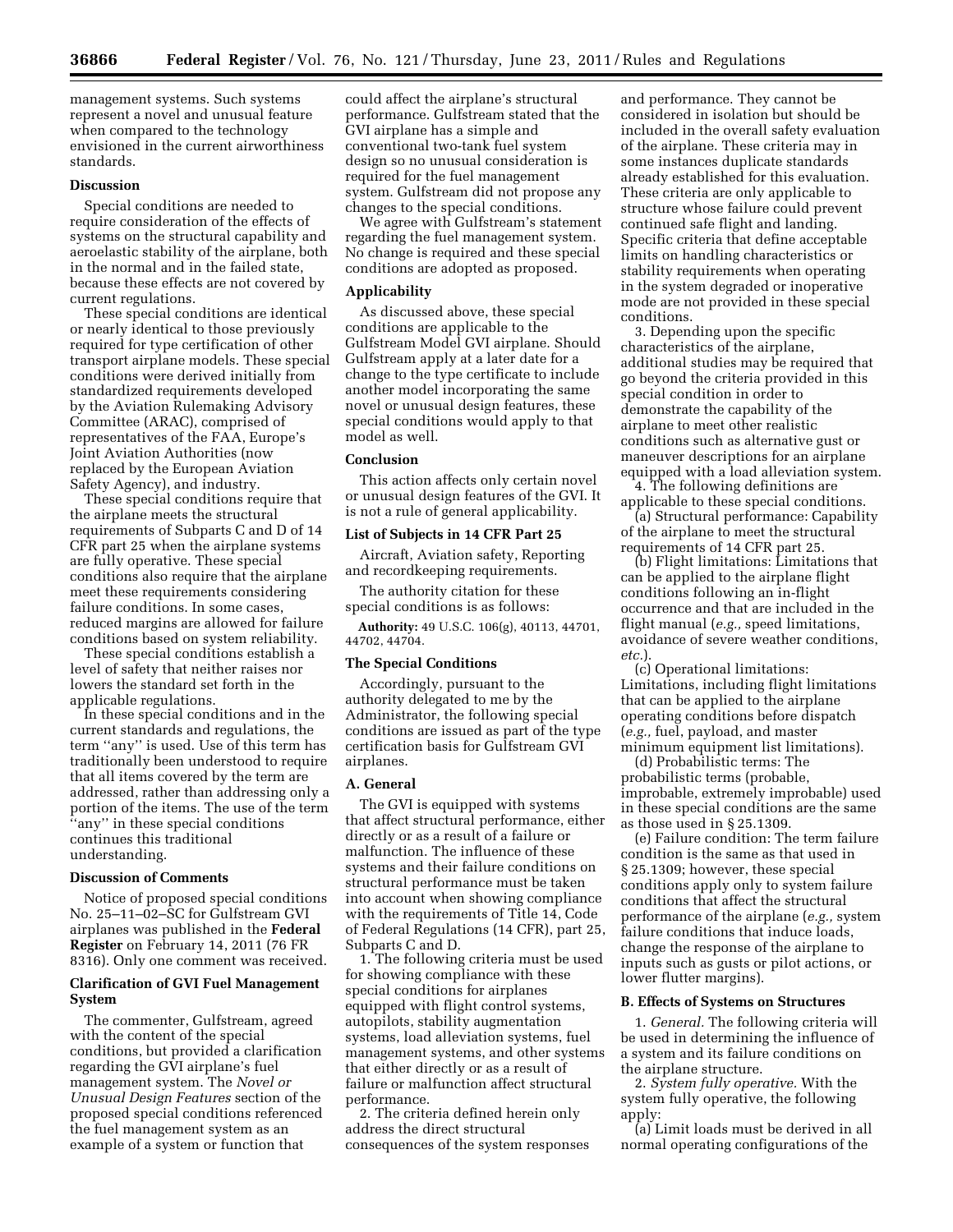system from all the limit conditions specified in Subpart C (or used in lieu of those specified in Subpart C), taking into account any special behavior of such a system or associated functions or any effect on the structural performance of the airplane that may occur up to the limit loads. In particular, any significant nonlinearity (rate of displacement of control surface, thresholds or any other system nonlinearities) must be accounted for in a realistic or conservative way when deriving limit loads from limit conditions.

(b) The airplane must meet the strength requirements of 14 CFR part 25 (static strength, residual strength), using

the specified factors to derive ultimate loads from the limit loads defined above. The effect of nonlinearities must be investigated beyond limit conditions to ensure the behavior of the system presents no anomaly compared to the behavior below limit conditions. However, conditions beyond limit conditions need not be considered when it can be shown that the airplane has design features that will not allow it to exceed those limit conditions.

(c) The airplane must meet the aeroelastic stability requirements of § 25.629.

3. *System in the failure condition.* For any system failure condition not shown

to be extremely improbable, the following apply:

(a) At the time of occurrence. Starting from 1–g level flight conditions, a realistic scenario, including pilot corrective actions, must be established to determine the loads occurring at the time of failure and immediately after the failure.

(1) For static strength substantiation, these loads multiplied by an appropriate factor of safety that is related to the probability of occurrence of the failure are ultimate loads to be considered for design. The factor of safety (FS) is defined in Figure 1.

# Figure 1

## Factor of safety at the time of occurrence





(2) For residual strength substantiation, the airplane must be able to withstand two thirds of the ultimate loads defined in subparagraph B.3(a)(1) of these special conditions. For pressurized cabins, these loads must be combined with the normal operating differential pressure.

(3) Freedom from aeroelastic instability must be shown up to the speeds defined in § 25.629(b)(2). For failure conditions that result in speeds beyond  $V_C/M_C$ , freedom from aeroelastic instability must be shown to increased speeds, so that the margins intended by § 25.629(b)(2) are maintained.

(4) Failures of the system that result in forced structural vibrations (oscillatory failures) must not produce loads that could result in detrimental deformation of primary structure.

(b) For the continuation of the flight. For the airplane in the system failed state, and considering any appropriate reconfiguration and flight limitations, the following apply:

(1) The loads derived from the following conditions (or used in lieu of the following conditions) at speeds up to  $V_C/M_C$  (or the speed limitation prescribed for the remainder of the flight) must be determined:

(i) The limit symmetrical maneuvering conditions specified in § 25.331 and in § 25.345.

(ii) The limit gust and turbulence conditions specified in § 25.341 and in § 25.345.

(iii) The limit rolling conditions specified in § 25.349 and the limit unsymmetrical conditions specified in § 25.367 and § 25.427(b) and (c).

(iii) The limit yaw maneuvering conditions specified in § 25.351.

(iv) The limit ground loading conditions specified in § 25.473 and § 25.491.

(2) For static strength substantiation, each part of the structure must be able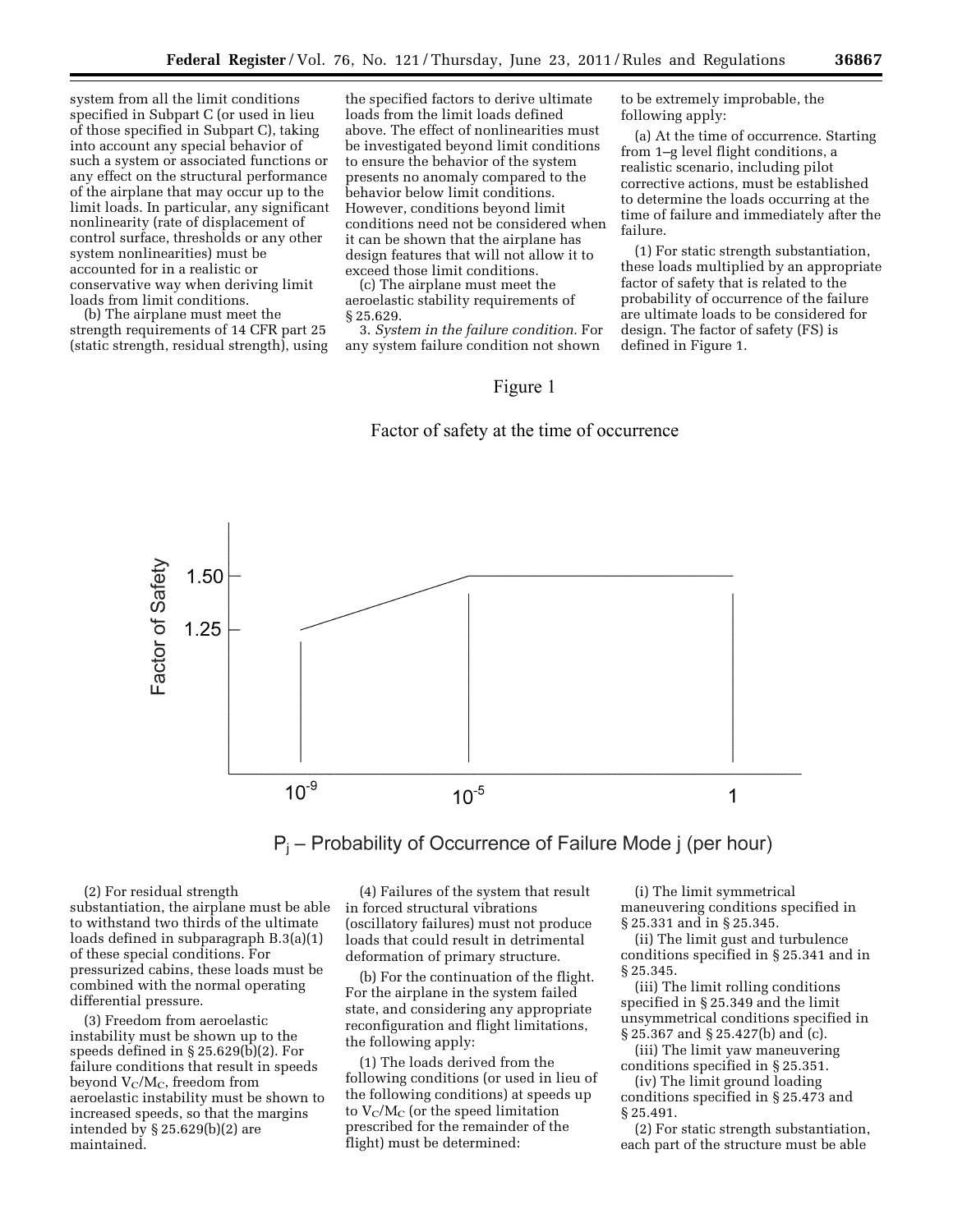to withstand the loads in paragraph B.3(b)(1) of these special conditions, multiplied by a factor of safety depending on the probability of being in

this failure state. The factor of safety is defined in Figure 2.

## Figure 2

# Factor of safety for continuation of flight



# $Q_i$  – Probability of Being in a Failure Condition j

 $Qj = (Tj)(Pj)$ 

Where:

- Qj = Probability of being in failure condition j
- Tj = Average time spent in failure condition j (in hours)
- Pj = Probability of occurrence of failure mode j (per hour)

**Note:** If Pj is greater than  $10^{-3}$  per flight hour then a 1.5 factor of safety must be

applied to all limit load conditions specified in Subpart C.

(3) For residual strength substantiation, the airplane must be able to withstand two thirds of the ultimate loads defined in paragraph B.3(b)(2) of this special condition. For pressurized cabins, these loads must be combined with the normal operating differential pressure.

(4) If the loads induced by the failure condition have a significant effect on fatigue or damage tolerance then their effects must be taken into account.

(5) Freedom from aeroelastic instability must be shown up to a speed determined from Figure 3. Flutter clearance speeds V′ and V″ may be based on the speed limitation specified for the remainder of the flight using the margins defined by § 25.629(b).